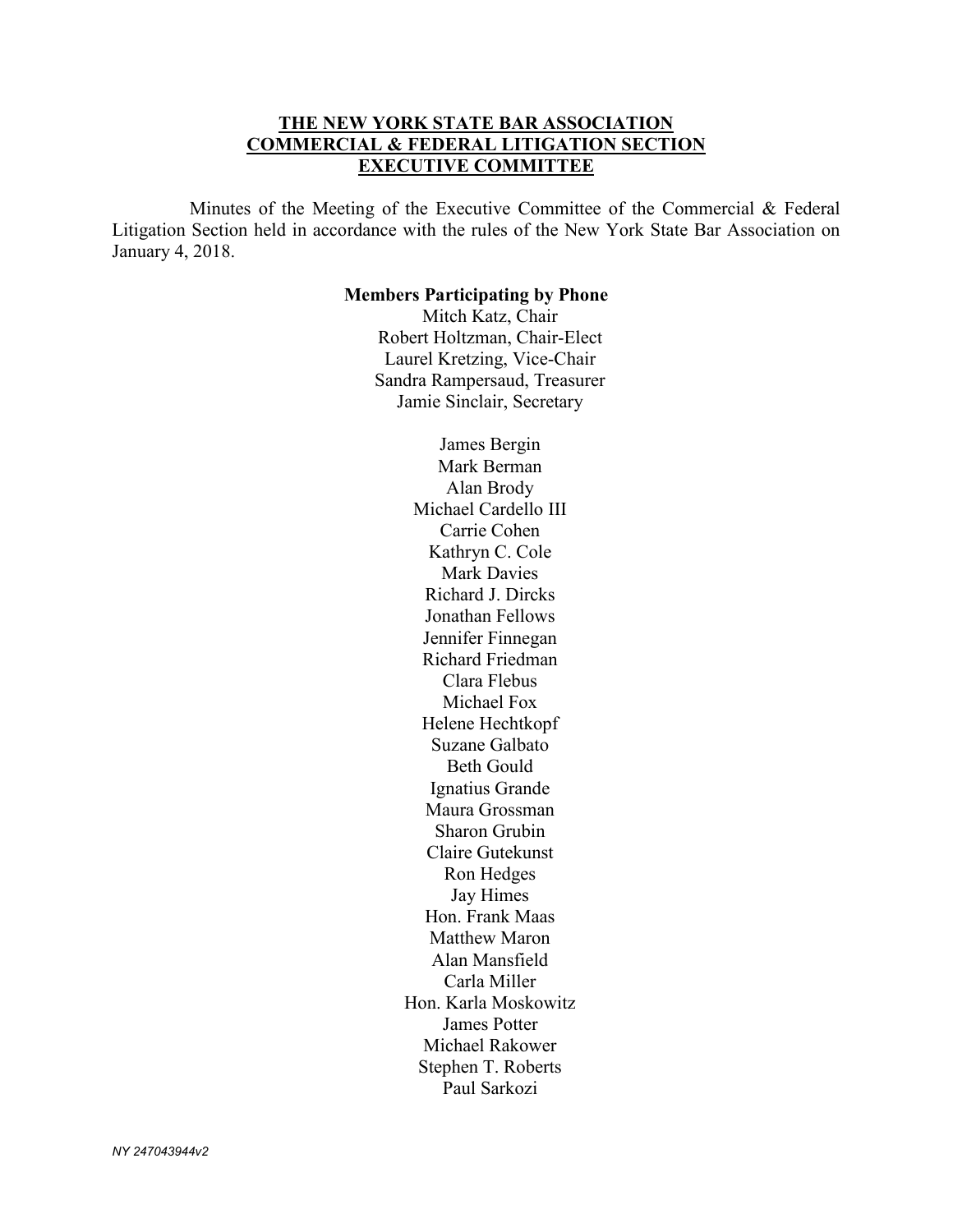Robert Schwinger Anne Sekel Natasha Shishov Rebecca Smithwick Vincent Syracuse David Tennant Dan Wiig Stephen Younger

*\*indicates non-executive committee member \*\* indicates guest speaker for the meeting* 

The meeting came to order at 6:00 p.m. Section Chair Mitch Katz called the meeting to order after confirming a quorum was present.

# **Draft Report: Proposed Amendment to Commercial Division Rule 11-g to Mitigate Risk Associated with Privilege Waiver During Disclosure**

Matt Maron, Co-Chair of the Commercial Division Committee, provided a brief summary of the Report, which provides comments on the Commercial Division Advisory Council's Memorandum proposing an amendment to the Rules of the Commercial Division include a sample privilege claw-back language for use in the standard form stipulation and order for the production of confidential information in matters before the Commercial Division. The report was approved by the Committee with no abstentions and the dissenting vote of Sharon Grubin.

**Draft Report: Recommendation for Amendments to the New York Rules of Professional Conduct made by the NYS Bar Association Committee on Standards on Attorney Conduct** Anne Sekel, Co-Chair of the Ethics Committee, summarized the content of this report, which endorses the Committee on Standards of Attorney Conduct's ("COSAC") proposed amendments with certain minor modifications as described in the Report. After a brief period of discussion regarding the following was made change to the suggested language of rule 1.6(b)(3):

"to withdraw a written or oral opinion or representation previously given by the lawyer and reasonably believed by the lawyer still to be relied upon a third person, when the lawyer knows or comes to know that the opinion or representation was based upon materially inaccurate information or is being used to further a crime or fraud…"

With no abstentions, the report as amended was unanimously approved.

# **Update on the International Judicial Conference**

Stephen Younger provided an update on the International Judicial Conference. The Conference will include both presentations to lawyers and judges, as well as social events. The Commercial and Federal Litigation Section has been tasked with developing a protocol or best practices for sharing information across borders. The goal is to prepare a report for approval over the summer, which would be approved by the House of Delegates and be submitted at the